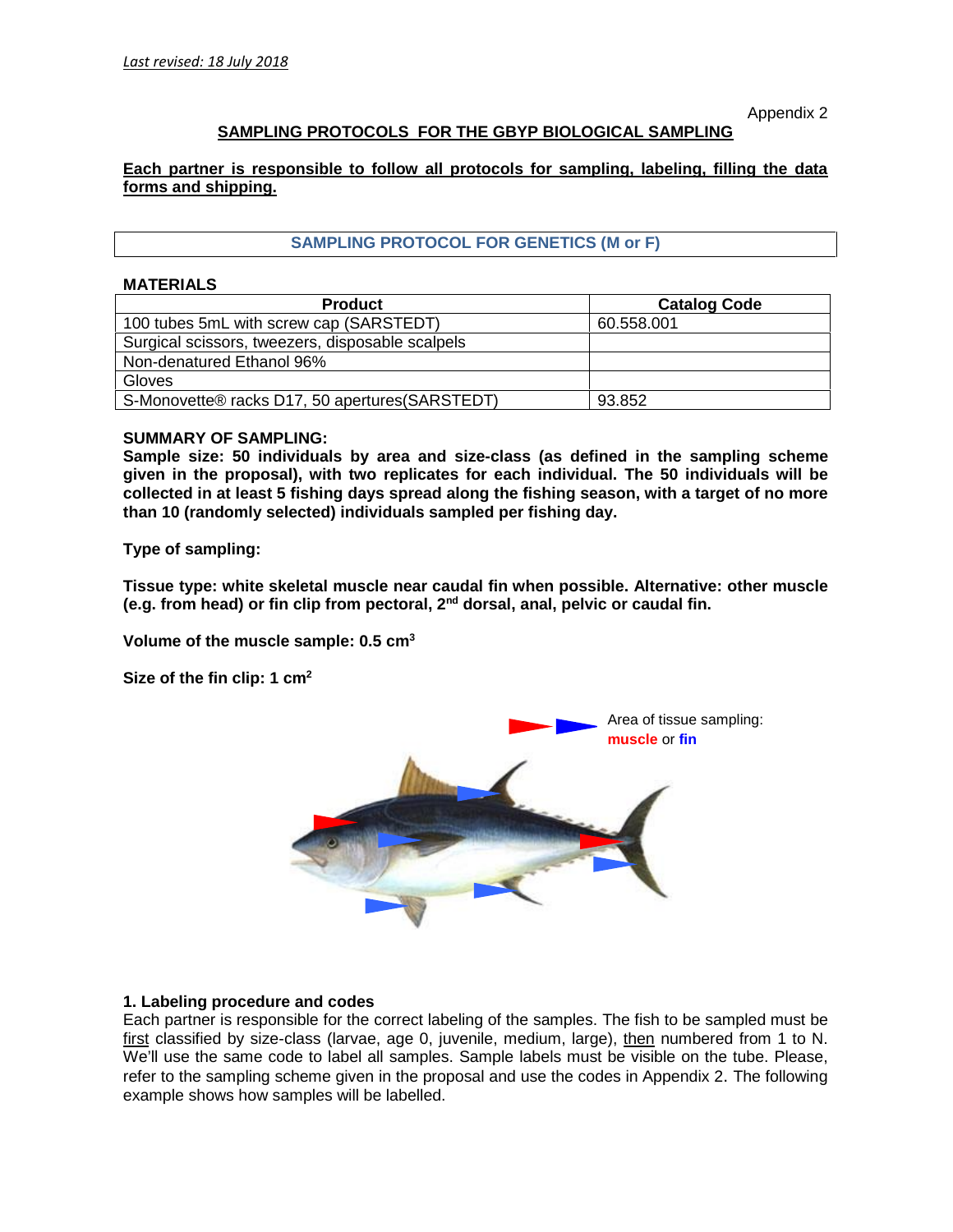

The first 4 codes (e.g. "UNIB-AS-J-O1") have to be unique for each fish.The last code (e.g. "Fa") indicates the tissue type (F, M or L) and replicate (a or b).

# **2. Preparation of the material before sampling**

- Before sampling, prepare 100 5mL-tubes with screw cap with at least 2.5mL of Non-denatured Ethanol 96%; each microtube must be labeled with Sample ID according to the labeling code reported above (step 2). Label the microtubes with pens containing water-resistant ink, as well as including a waterproof paper inside the tube with the code written with pencil (as ethanol may dissolve the ink).
- Operator has to wear cleaned gloves.

## **3. Sampling procedure**

IMPORTANT: Sampling of tissue should be carried out twice from the same individual. Mark the replicates as "a" and "b". Both replicates should be shipped to AZTI following the shipping instructions (see step 5).

- Cut a 0.5 cm $^3$  muscle sample or a 1 cm $^2$  fin clip from each individual. In the case of larvae, collect the entire larvae.

- Put the tissue clip into the ID labeled microtube with ethanol 96%. Ensure the tissue volume is no more than 10% of the liquid volume.

- Clean surgical instruments for each sampled animal with water or commercial ethanol and dry it with a new scrip each time.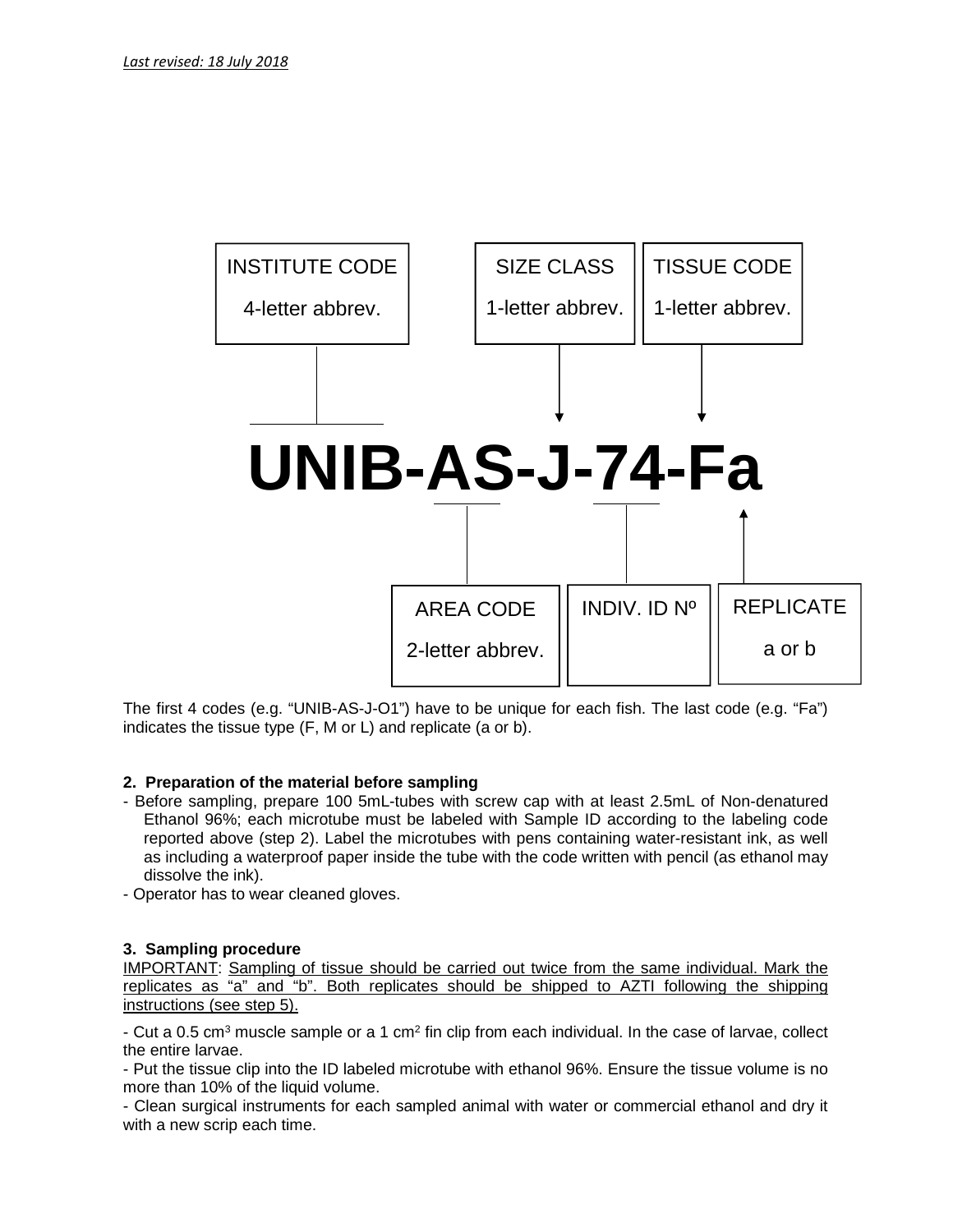- Store the microtube containing the tissue at -20°C. If it is not possible make sure that temperature does not exceed 4 ° C.

- 4-5 days after sampling, carefully remove the ethanol from the microtube and replace it by new ethanol. The water contained in the sample may have partly diluted the first ethanol used, so this ethanol replacement will ensure a better long-term conservation of DNA.

If your fish is already frozen:

- Take the sample from each frozen individual and put it directly into the microtube with ethanol 96%.
- The ice contained in the sample may dilute the ethanol. Therefore, change the ethanol after 4- 5 days, in order to ensure proper sample preservation.



# **4. Fill sampling data form**

The code of the sample must be clearly visible on the microtube.

- Fill the "GBYPdata.xls" file.

- Email the form to the database supervisors in AZTI as soon as some samples are collected (e.g. on a daily basis): Igaratza Fraile (ifraile@azti.es) and Haritz Arrizabalaga (harri@azti.es). The newly labeled samples will be checked against already existing samples to avoid doubling names. Wait for their confirmation before shipping the samples, and coordinate shipping dates with the above mentioned persons.

## **5. Shipping procedure**

- Put the rack of microtubes with tissue samples in a storage box with the reference "GBYP".

- Ship the box by express courier to: Igaratza Fraile / Inma Martín AZTI-Tecnalia Marine Research Division Herrera kaia portualdea z/g 20110 PASAIA SPAIN

Ship the samples by Express Courier mail.

**Notes** *SARSTEDT* website : http://www.sarstedt.com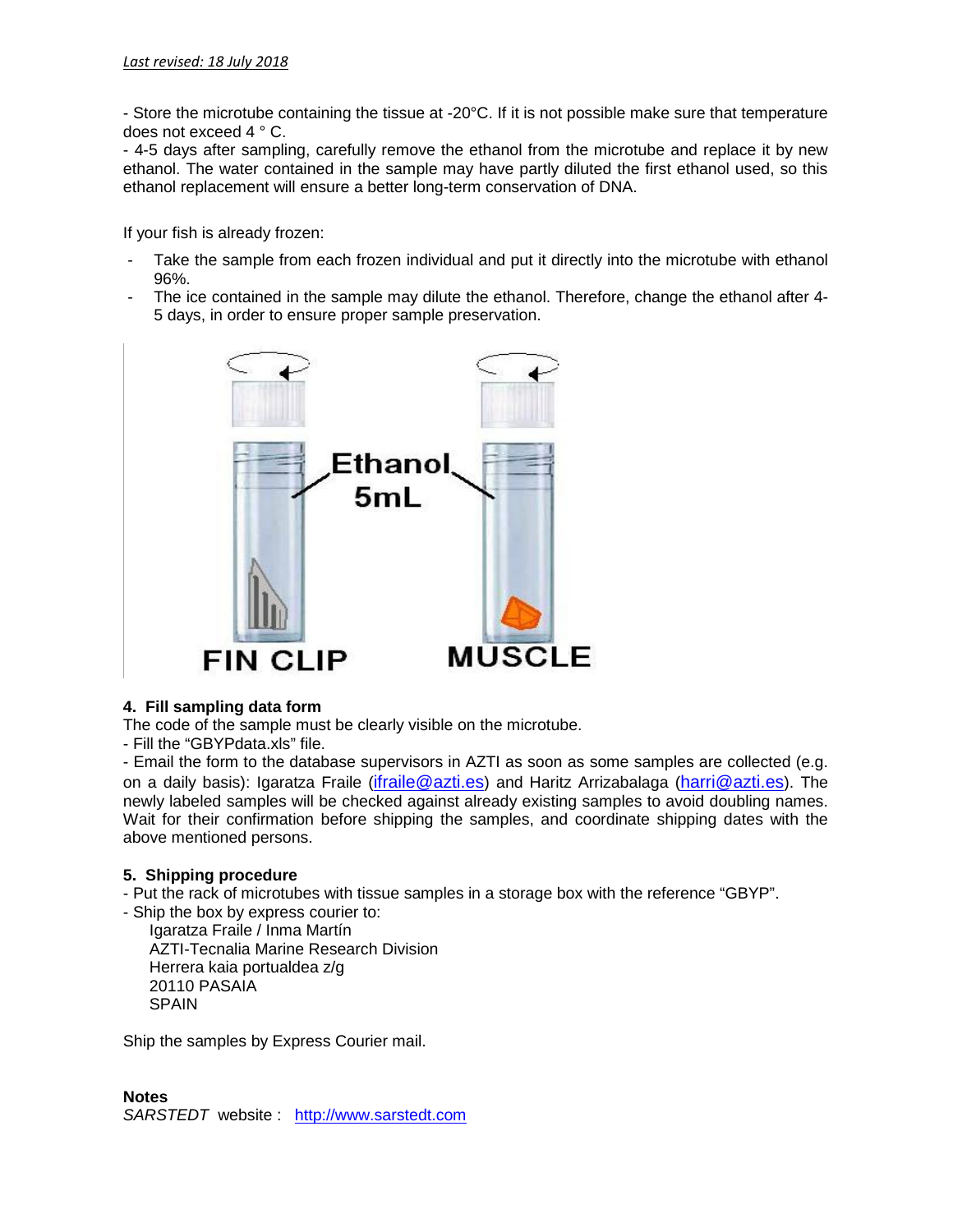# **SAMPLING PROTOCOL FOR OTOLITHS (O)**

## **MATERIALS**

| <b>Product</b>                               | <b>Catalog Code</b>                                                                                                                                      |
|----------------------------------------------|----------------------------------------------------------------------------------------------------------------------------------------------------------|
| Gloves (laboratory gloves)                   |                                                                                                                                                          |
| Knife, handsaw or circular saw               |                                                                                                                                                          |
| Plastic cocktail stick, plastic toothpick    |                                                                                                                                                          |
| Non-metallic forceps (plastic or ceramic)    | <b>VWR: FORCEPS TEFLON-COAT SHARP</b><br>(232-0016, -0018, or -0125), or<br>AgarScientific: Ceramic Tweezers (T5150,<br>T5156); Plastic tweezers (T5233) |
| 50 Microtubes 2mL with O-ring cap (SARSTEDT) | 72.694.007                                                                                                                                               |
| Storage boxes (SARSTEDT)                     | 95.64.997                                                                                                                                                |

### **SUMMARY OF SAMPLING:**

**Sample size: 50 individuals by area and size-class (as defined in the sampling scheme given in the proposal). The 50 individuals will be collected in at least 5 fishing days spread along the fishing season, with a target of no more than 10 (randomly selected) individuals sampled per fishing day.**

**Tissue type: otoliths.**



## **1. Labeling procedure and codes**

Each partner is responsible for the correct labeling of the samples. The fish to be sampled must be first classified by size-class (larvae, age 0, juvenile, medium, large), then numbered from 1 to N. We will use the same labeling procedure used for genetic samples, the tissue code being here O (for otoliths). Labels must be visible on the microtube.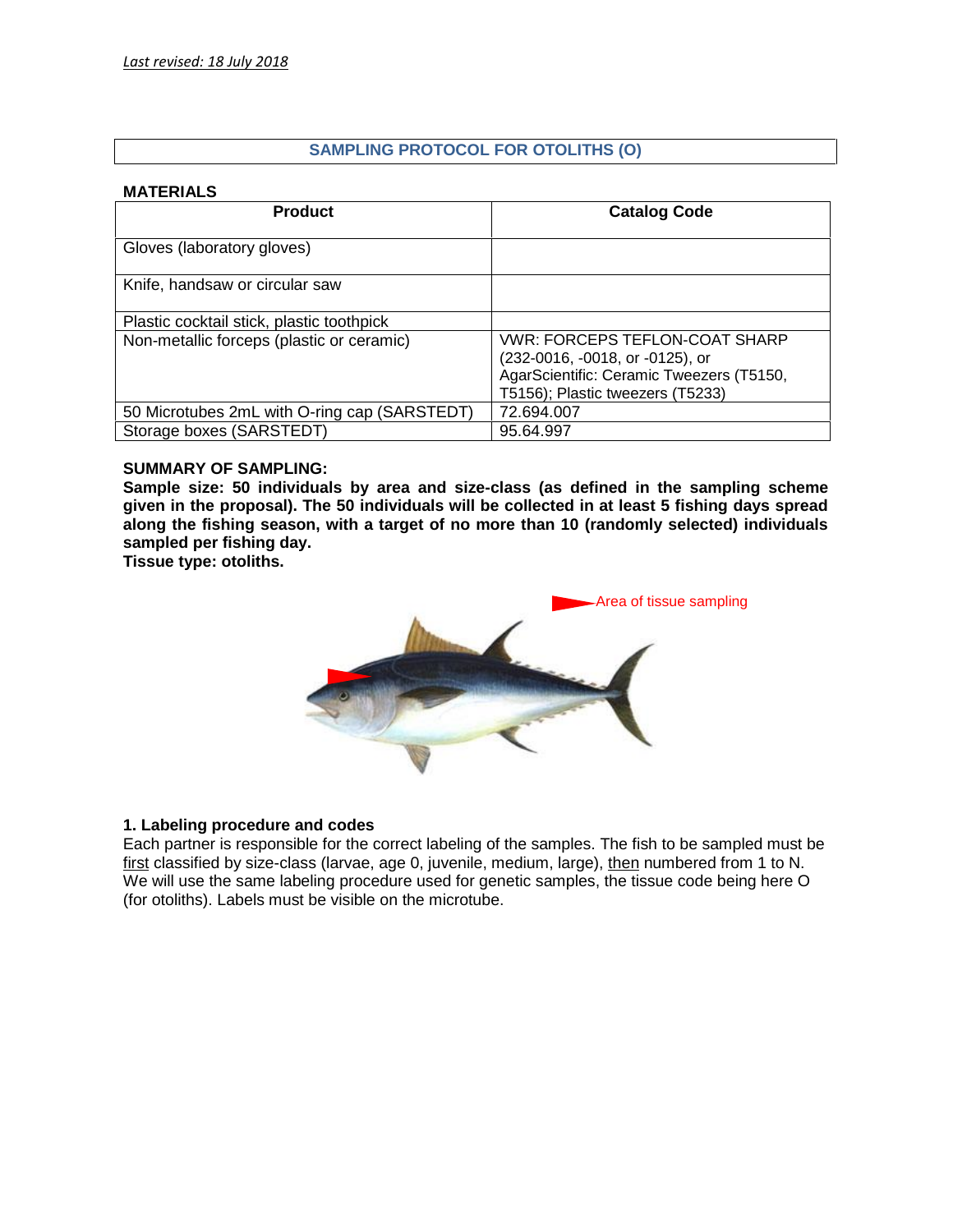

## **2. Sampling procedure**

- The otoliths can be sampled once all other tissues are sampled. Change into clean gloves (disposable lab/examination gloves) for each fish. If tuna heads have been previously frozen, ensure that thawing is complete before starting the extraction. Extracting otoliths from partly frozen canals could break them.

- Cut into the fish head CAREFULLY to make certain that you don't break the otoliths. The easiest way is to cut the head with a large knife in the frontal plane above the supraorbital ridge (Fig.1a). At first attempts, it is better not to cut too close from the eyes, and to do successive small cuts then until the brain appears.

- **It is very important to work carefully because the otolith can easily be damaged at this stage!** CAREFULLY remove the brain (Fig.1b). Otoliths will be located at the back of the brain cavity, inside semi-circular canals (Fig.1c). Gently prospect into the canals. The posterior end of the otolith is the most fragile. Use small forceps to CAREFULLY extract the otolith from the bony capsules and GENTLY remove the membrane surrounding the otolith immediately after extraction (the membrane is harder to remove after it has dried).



**Fig.1: Extraction of sagittal otoliths from a bluefin tuna head**

- Clean the otolith with deionized water and store in plastic vials with the corresponding code.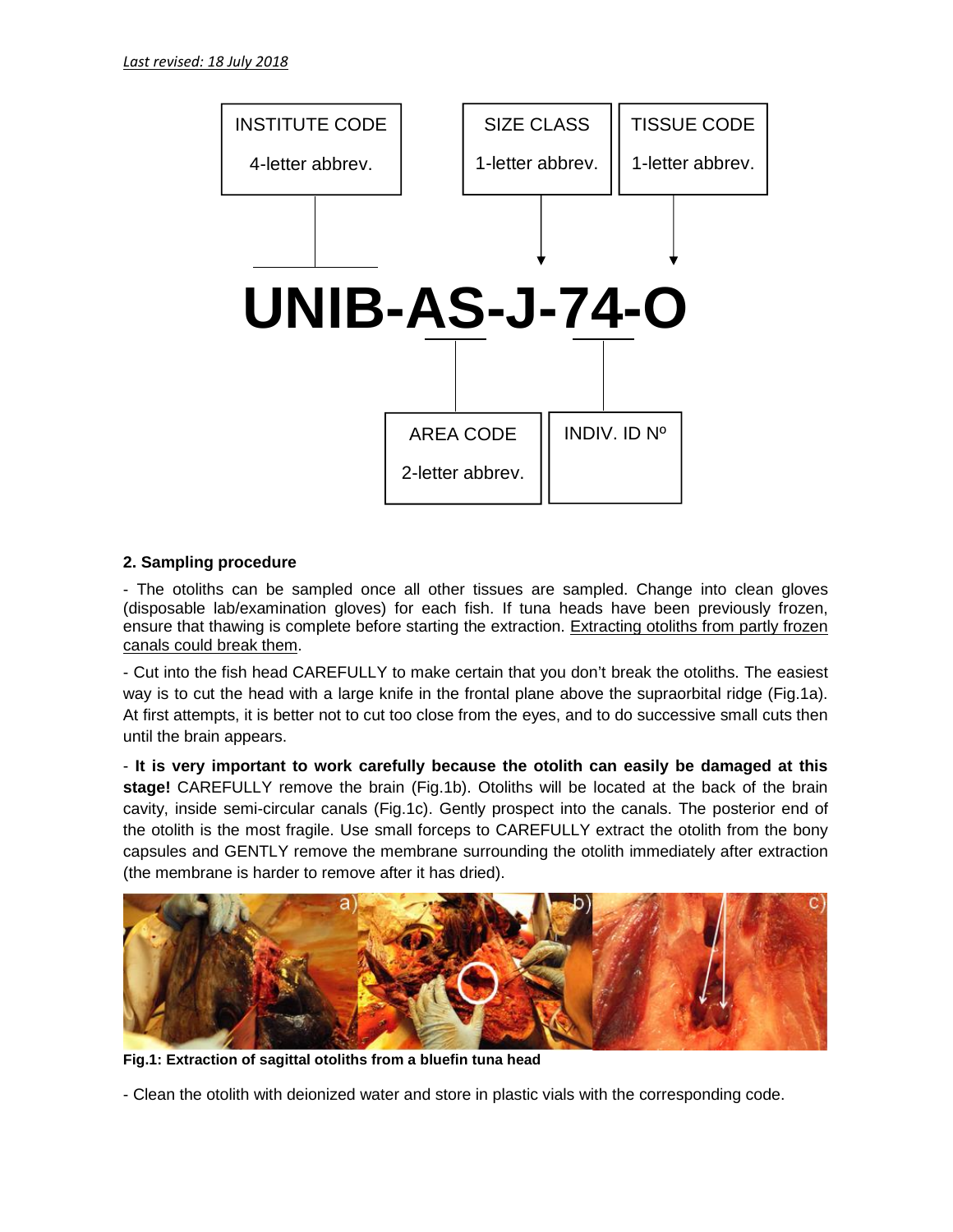### **3. Decontamination and storing procedure**

Otoliths must be carefully cleaned prior to processing for microchemical analyses. Decontamination procedure suggested by Rooker et al. (2008) is recommended.

- Immerse the otoliths into deionized water to hydrate biological residues adhering to the otolith surface. Remove these residues using small forceps.

- Then, immerse the otoliths into 0.1% nitric acid for 5 min. to remove surface contamination.

- Clean the otoliths again with deionized water to remove the remaining nitric acid.

- Finally, dry otoliths in a fume hood during 24 hours and store them by pairs in plastic vials with their corresponding labels. Cleaning otoliths immediately after collection reduces the amount of time required to prepare them for sectioning.

## **4. Fill sampling data form**

The code of the sample must be visible on the microtube.

- Fill the "GBYPdata.xls" file.

- Email the form to the database supervisors in AZTI as soon as some samples are collected (e.g. on a daily basis): Igaratza Fraile (ifraile@azti.es) and Haritz Arrizabalaga (harri@azti.es). The newly labeled samples will be checked against already existing samples to avoid doubling names. Wait for their confirmation before shipping the samples, and coordinate shipping dates with the above mentioned persons.

## **5. Shipping procedure**

- Put the vials in a storage box with the reference "GBYP".

- Ship the box by Express Courier to:

Igaratza Fraile / Inma Martín AZTI-Tecnalia Marine Research Division Herrera kaia portualdea z/g 20110 PASAIA **SPAIN**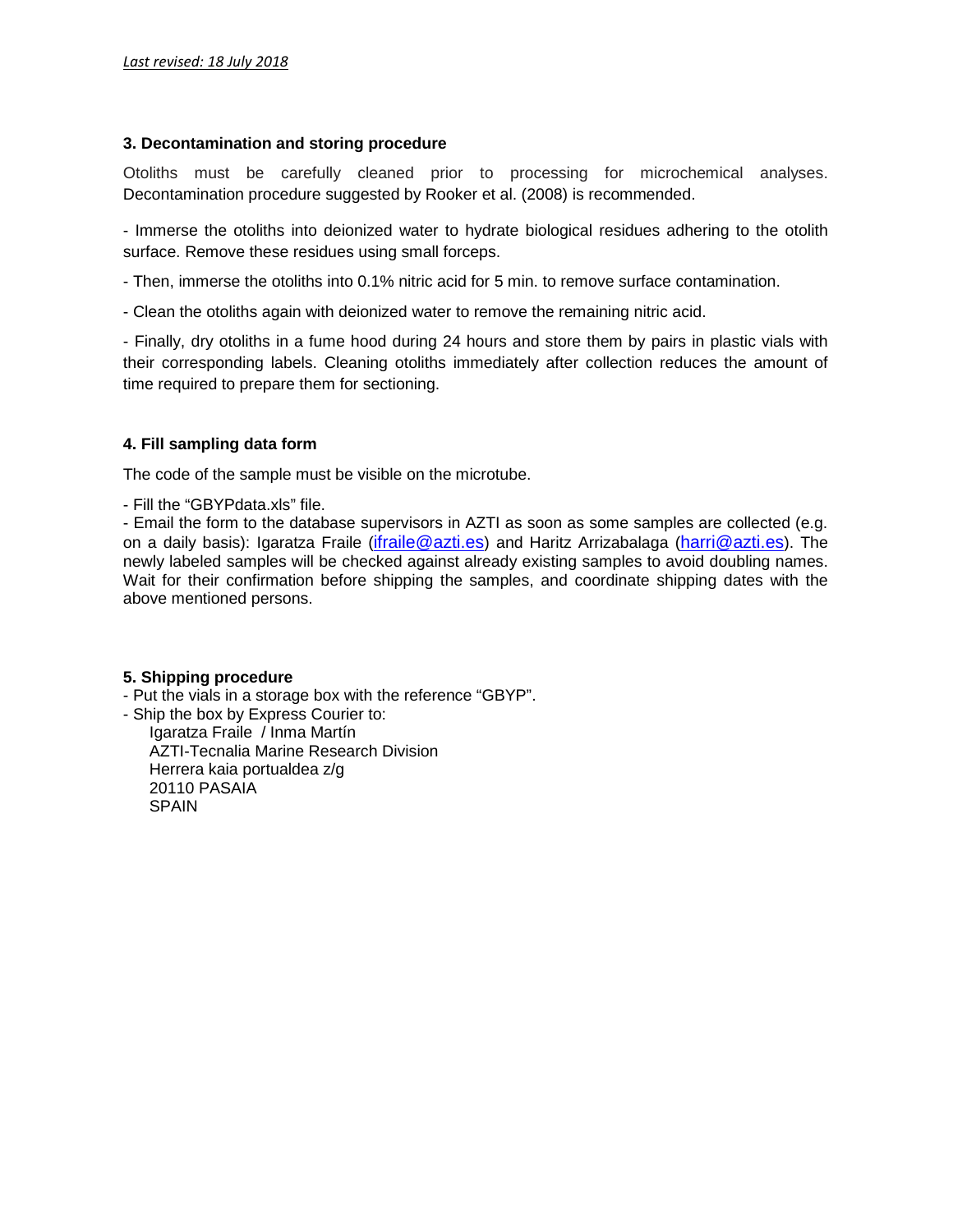## **SAMPLING PROTOCOL FOR FIRST DORSAL FIN RAYS, SPINES (S)**

| <b>MATERIALS</b>           |                     |
|----------------------------|---------------------|
| <b>Product</b>             | <b>Catalog Code</b> |
| Gloves (laboratory gloves) |                     |
| Knife, forceps             |                     |
| Paper envelopes            |                     |

### **SUMMARY OF SAMPLING:**

**Sample size: 50 individuals by area and size-class (as defined in the sampling scheme given in the proposal). The 50 individuals will be collected in at least 5 fishing days spread along the fishing season, with a target of no more than 10 (randomly selected) individuals sampled per fishing day.**

**Tissue type: first dorsal fin ray.**



## **1. Labeling procedure and codes**

Each partner is responsible for the correct labeling of the samples. The fish to be sampled must be first classified by size-class (larvae, age 0, juvenile, medium, large), then numbered from 1 to N. We will use the same labeling procedure used for other tissues, the tissue code being "S" (for spines). The label must be visible on the envelope.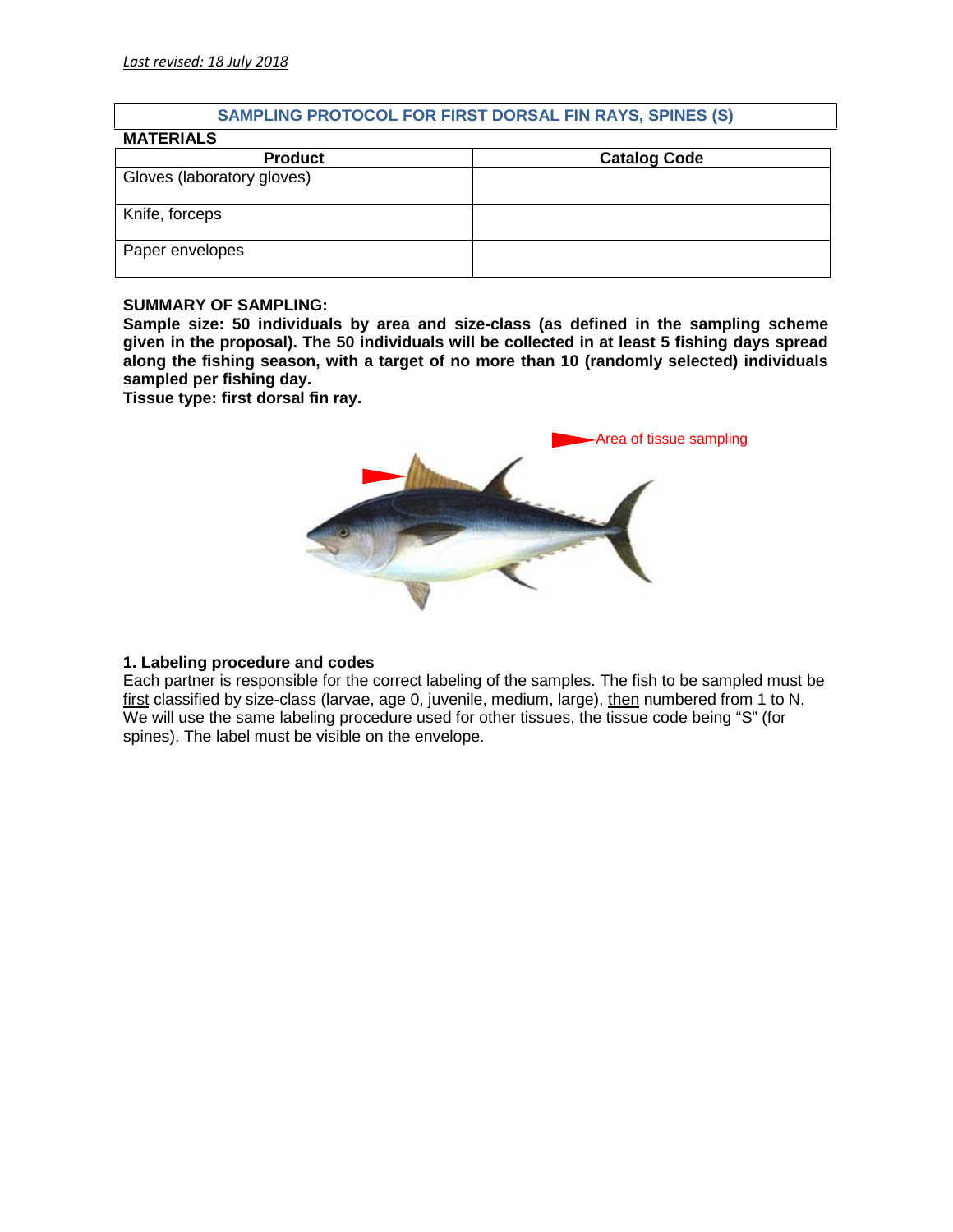

## **2. Sampling procedure**

## **Spine extraction**

The spine used for ageing purposes is the first ray of the first dorsal fin. It is important to extract a complete spine from the base including the condyle where the spine inserts in the fish avoiding any damage of the spine base as it is an essential part for ageing. It is not difficult to remove the dorsal fin first ray from juveniles but for larger specimens it is recommended to use a sharp knife or scalpel to cut carefully the strong ligaments that support the spine base deep in the fins insertion in the body depression.

Spread out the first dorsal fin and cut the membrane joining the two first dorsal rays by using a knife (Figure 2). Then, push the spine forward and down progressively (Figure 3B), then cut and turn it alternately to the right and to the left until the ligament breaks (Figure 3C). Finally, the spine must be twisted and pulled out (Figure 3D). Care should be taken in order not to twist the spine in its base.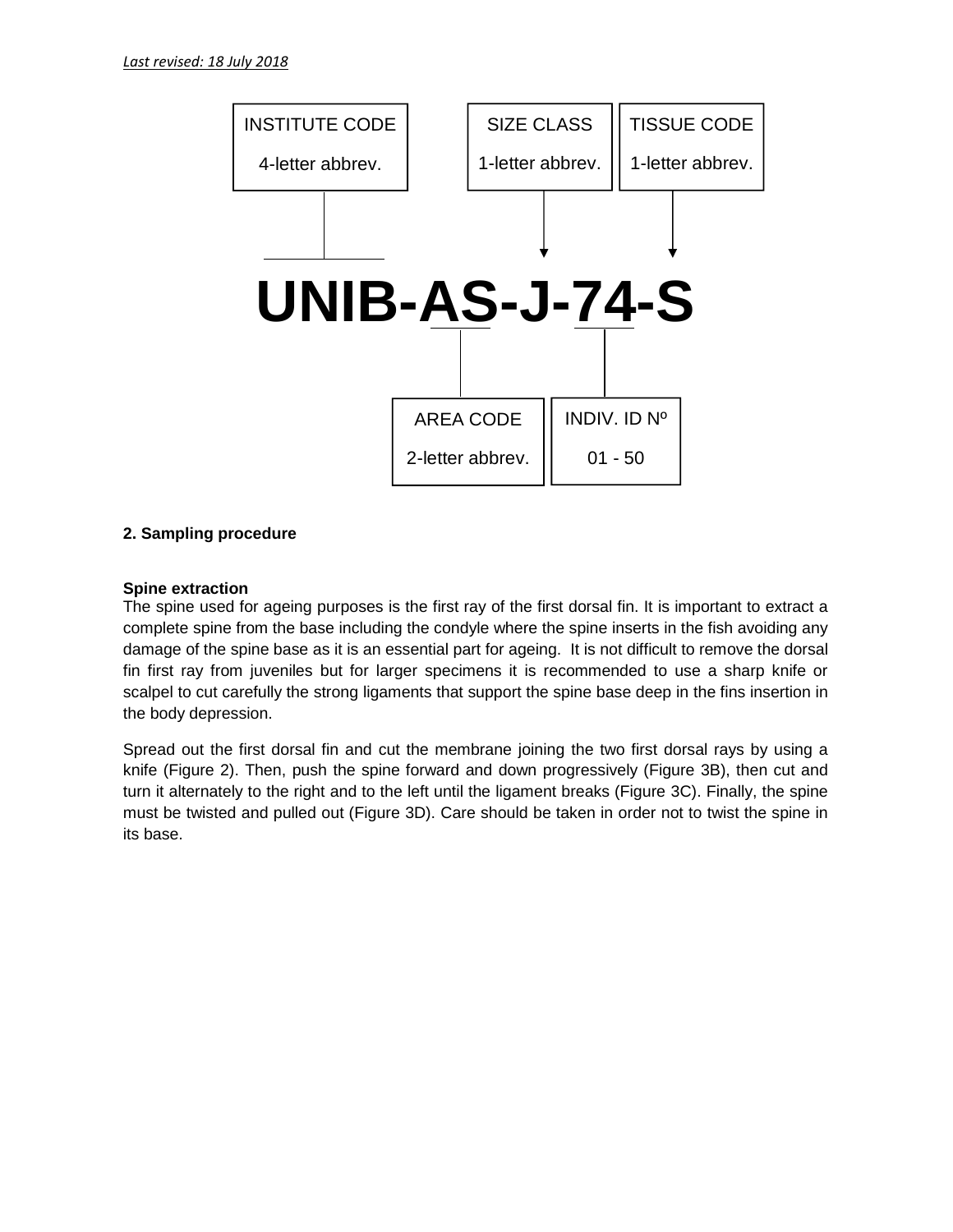

Figure 2. Insertion of the knife into the membrane separating the first two spines of the 1st dorsal fin (figure taken from Panfili *et al*., 2002).



Figure 3. Technique of extraction of the first spine of the bluefin tuna dorsal fin. (Figures taken from Compeán-Jiménez, 1980).

# **3. Cleaning and storing procedure**

It is recommended to carry out the whole cleaning step just after the spine has been extracted, as the connective tissue is still fresh and can be removed easily. It is recommended to remove carefully the remainder connective tissue with a scalpel and tweezers, avoiding causing any damage to the surface of the base of the spine. Moreover, the epidermis covering the spine must be also removed before carrying out the procedure of the spine preparation.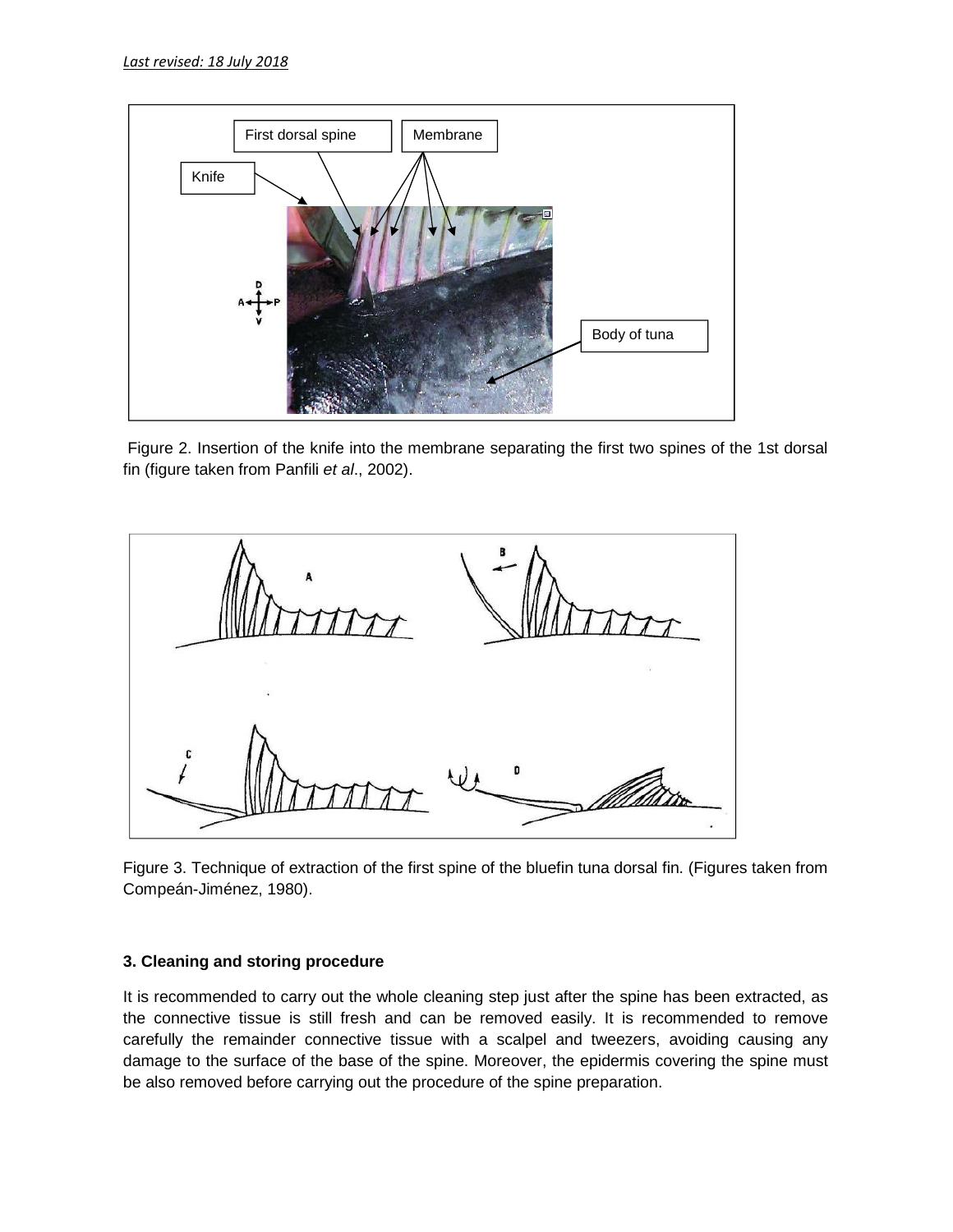Before storing the sample, it is advisable to remove all tissue remains and dry the spine out on blotting paper. Spines are ideally stored dry in a paper envelope, which should be kept in a cool place (refrigerated) if they are not going to be cut immediately. NOTE: Do not use plastic bags for preserving them.

If the spine is too large to fit in the envelope, it can be cut in half and both pieces kept in the envelope, remembering that the piece forming the base of the spine is the most important since it is the part used for age interpretation.

## **4. Fill sampling data form**

- Fill the "GBYPdata.xls" file.

- Email the form to the database supervisors in AZTI as soon as some samples are collected (e.g. on a daily basis): Igaratza Fraile (*ifraile@azti.es*) and Haritz Arrizabalaga (harri@azti.es). The newly labeled samples will be checked against already existing samples to avoid doubling names. Wait for their confirmation before shipping the samples, and coordinate shipping dates with the above mentioned persons.

### **5. Shipping procedure**

- Put the envelopes in box with the reference "GBYP".

- Ship the box by Express Courier mail to: Igaratza Fraile / Inma Martín AZTI-Tecnalia Marine Research Division Herrera kaia portualdea z/g 20110 PASAIA SPAIN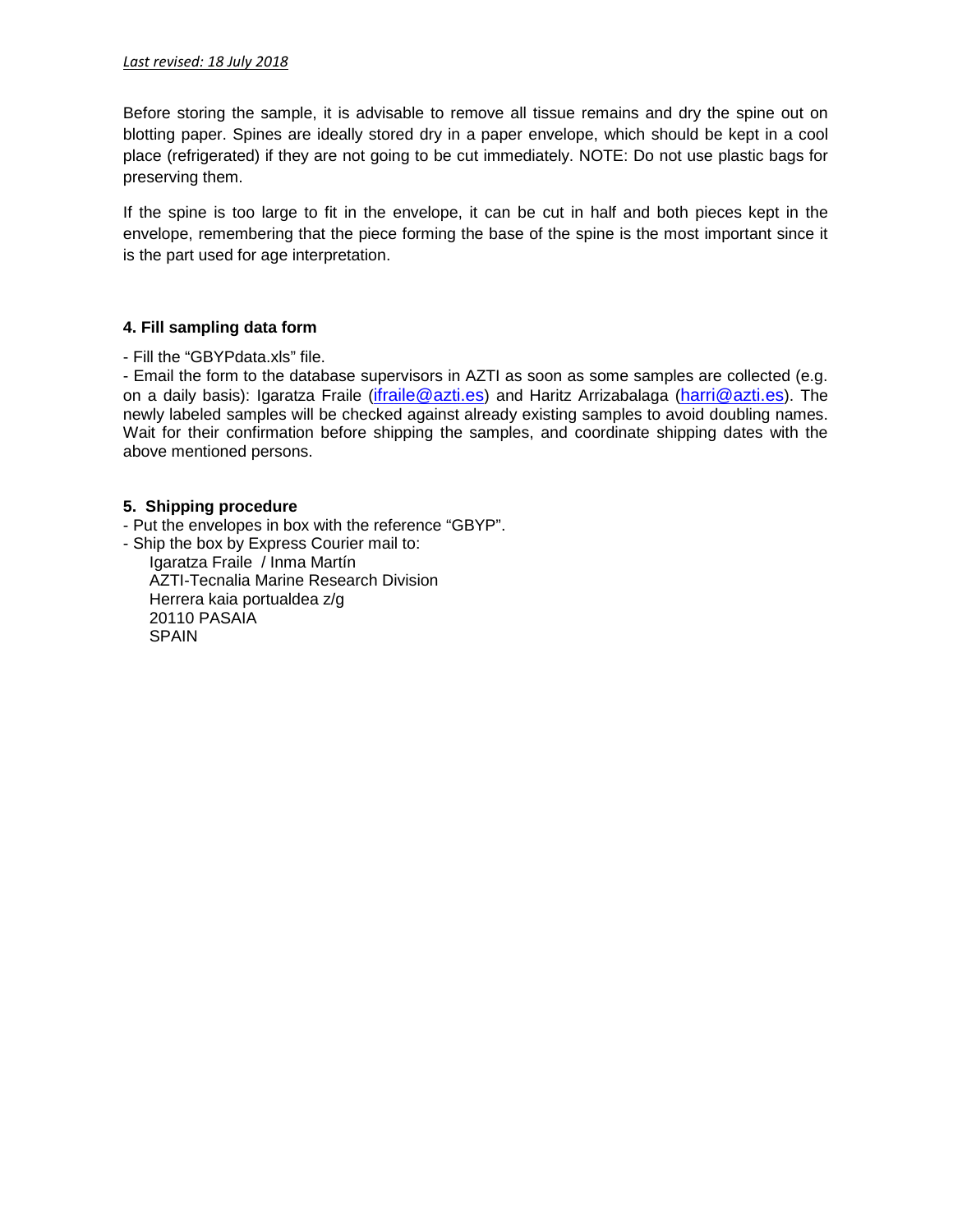# **SAMPLING PROTOCOL FOR GONADS**

### **MATERIALS**

| <b>Product</b>                                      | <b>Catalog Code</b> |
|-----------------------------------------------------|---------------------|
| 50 containers 70 mL assembled with yellow screw cap | 75.9922.744         |
| (SARSTEDT)                                          | (www.sarstedt.com)  |
| Surgical scissors, tweezers, scalpel blades         |                     |
|                                                     |                     |
| Fixator (Bouin, Hollande or 4% Formaldehyd)         |                     |
|                                                     |                     |
| Gloves                                              |                     |
|                                                     |                     |
| <b>Parafilm</b>                                     |                     |
|                                                     |                     |

## **SUMMARY OF SAMPLING:**

**Sample size: 50 individuals by region and size-class (medium and large individuals only, as defined in the sampling scheme given in the proposal). The 50 individuals will be collected in at least 5 fishing days spread along the fishing season, with a target of no more than 10 (randomly selected) individuals sampled per fishing day.**

**Tissue type: gonad.**

**Size of the tissue sample: tissue sample length must be approximately half its width.**

## **1. Labeling procedure and codes**

Each partner is responsible for the correct labeling of the samples. The fish to be sampled must be first classified by size-class (larvae, age 0, juvenile, medium, large), then numbered from 1 to N. We will use the same labeling as in previous procedures, the tissue code being "G" (for gonads). The label must be visible on the container.

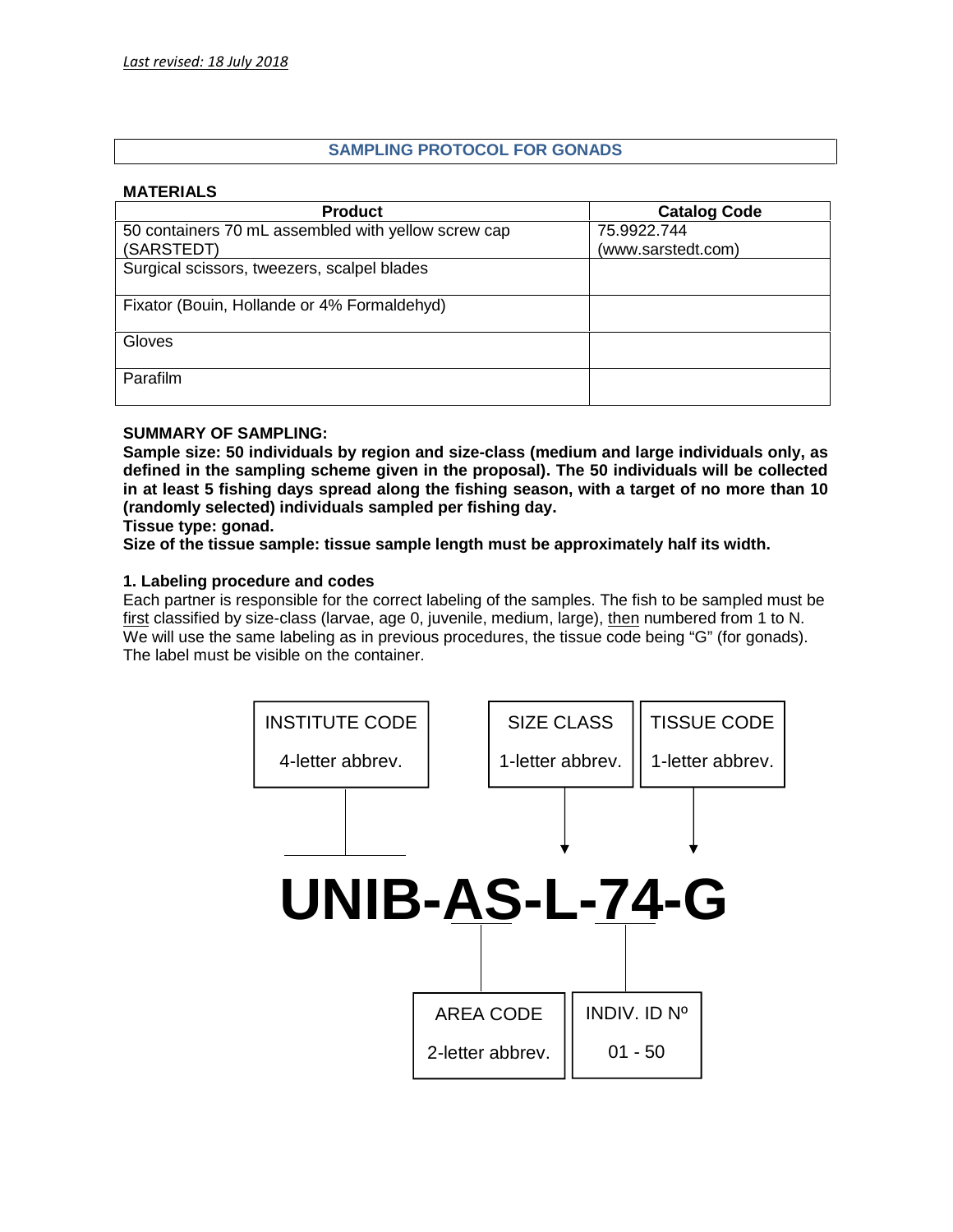## **2. Preparation of the material before sampling**

- Bouin or Hollande fixator will be used for storing the gonad samples

- In case of not disposing of Bouin or Hollade fixator, a 4% formaldehyd solution will be used. To prepare 1L of 4% formaldehyd solution, use the following components:

- $\rightarrow$  9.4g of dibasic phosphate
- $\rightarrow$  4.7 g of monobasic phosphate
- $\rightarrow$  100 mL of 40% formaldehyd (usual concentration of commercial formaldehyd)
- $\rightarrow$  non-salted water

Dilute the phosphate progressively in non-salted water, then add water up to 900 mL, then complete with 100 mL of 40% formaldehyde.

- Before sampling, each container must be labeled using formalin-resistant ink. For additional safety, we will also use submersible paper tags labelled with pencil, and put them into the containers.

- The operator has to wear cleaned gloves.

### **3. Sampling procedure**

- Extract the gonads from the peritoneal cavity and weight them.

- Cut a slice from one of the gonads. The length of the slice must be approximately half of its width. Then cut a portion of 1/8 of the slice and weight it. This will be the gonad sample.

- Put the gonad sample into the labeled container, add fixator and cap the container.

- In case of using Bouin fixator, remove the fixator after 12 hours and fill the container with 70% ethanol.

- Check that the containers are properly closed and ensure their closure with parafilm.

- Clean surgical instruments for each sampled animal.

- Store the tubes at ambient temperature.

## **4. Fill sampling data form**

- Fill the "GBYPdata.xls" file.

- Email the form to the database supervisors in AZTI as soon as some samples are collected (e.g. on a daily basis): Igaratza Fraile (ifraile@azti.es) and Haritz Arrizabalaga (harri@azti.es). The newly labeled samples will be checked against already existing samples to avoid doubling names. Wait for their confirmation before shipping the samples, and coordinate shipping dates with the above mentioned persons.

## **5. Shipping procedure**

- Put the containers with tissue samples in a storage box.

- Ship the box to:

Igaratza Fraile / Inma Martín AZTI-Tecnalia Marine Research Division Herrera kaia portualdea z/g 20110 PASAIA SPAIN

Ship the samples by Express Courier mail.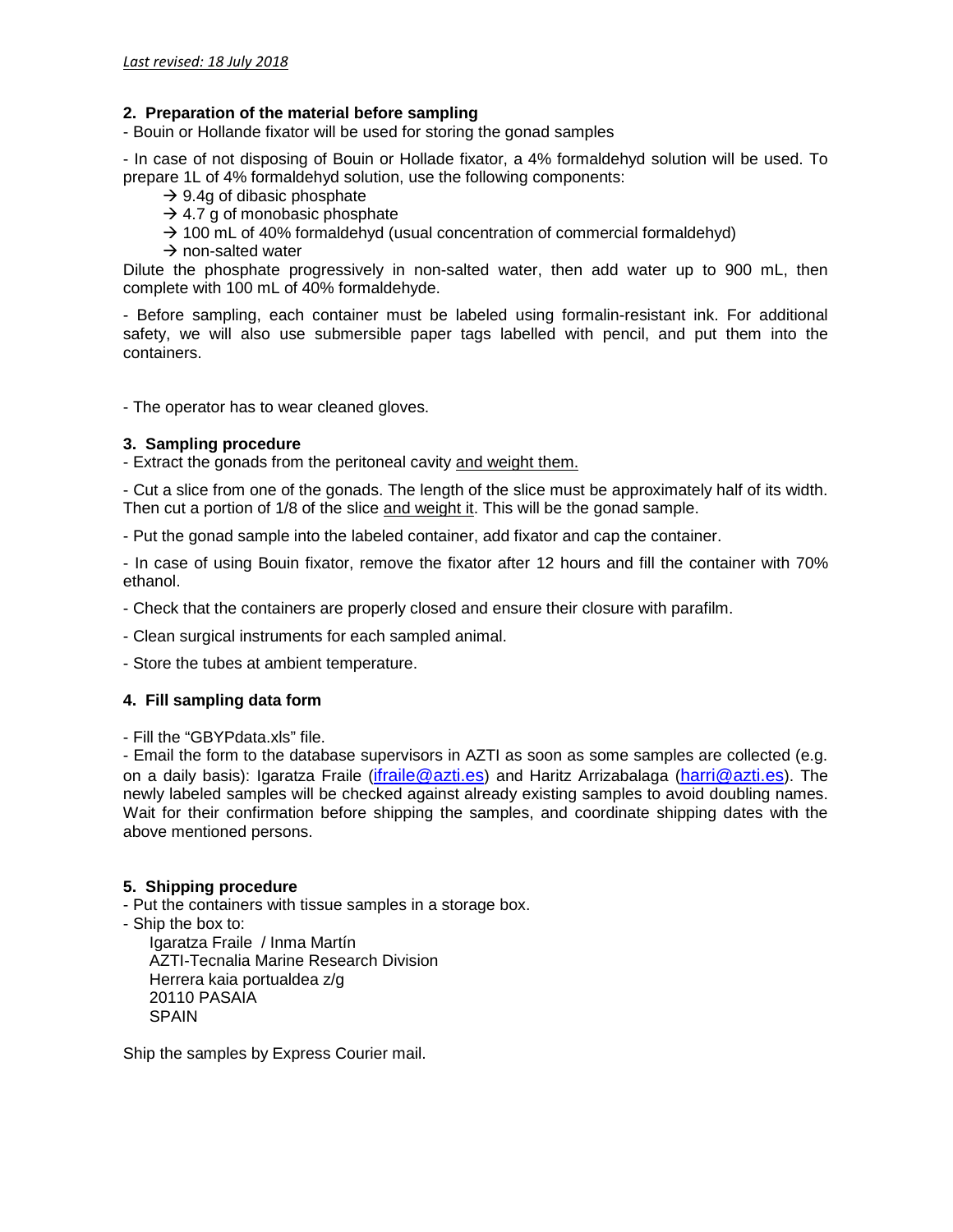## **Filling the GBYP SAMPLING DATA Template:**

Below is an extract of the "GBYP Sampling Data template.xls" file:

| INDIVIDUAL FISH CODE |                                          |               |             |             |                                                 |                                            | <b>TISSUE COLLECTED</b>   |                              |                               |               |                                             |
|----------------------|------------------------------------------|---------------|-------------|-------------|-------------------------------------------------|--------------------------------------------|---------------------------|------------------------------|-------------------------------|---------------|---------------------------------------------|
| ID                   | <b>SAMPLE   PARTNER  </b><br><b>CODE</b> | <b>GrAREA</b> | <b>AREA</b> | <b>GEAR</b> | <b>FISHING I INDIVIDUAL</b><br><b>ID NUMBER</b> | <b>SIZE</b><br><b>CLASS</b><br><b>CODE</b> | <b>TISSUE</b><br>otoliths | <b>N°</b><br><b>Otoliths</b> | <b>TISSUE</b><br><b>Spine</b> | <b>TISSUE</b> | <b>TISSUE</b><br><b>Gonads   Muscle/Fin</b> |
| AZTI-<br>$BB-J-1$    | <b>AZTI</b>                              | <b>NEATL</b>  | <b>BB</b>   | <b>TROL</b> |                                                 |                                            |                           |                              |                               | G             | м                                           |
|                      |                                          |               |             |             |                                                 |                                            |                           |                              |                               |               |                                             |

| SAMPLING DATA                       |                                 |                             |          |           |             |                |                                                         |
|-------------------------------------|---------------------------------|-----------------------------|----------|-----------|-------------|----------------|---------------------------------------------------------|
| <b>Harvest Date</b><br>[dd/mm/yyyy] | <b>Catch Date</b><br>[dd/mm/yy] | Sampling date<br>[dd/mm/yy] | Latitude | Longitude | Length [cm] | Type of length | <b>Estimated</b><br><b>Straight Fork</b><br>Length [cm] |
| <b>for farmed</b><br>fish]          | 23/07/2015                      | 23/08/2015 44,24            |          | $-3.67$   | 104         | SFL            |                                                         |
|                                     |                                 |                             |          |           |             |                |                                                         |

| SAMPLING DATA      |                   |                                          |                                                                    |     |                    |                                 |
|--------------------|-------------------|------------------------------------------|--------------------------------------------------------------------|-----|--------------------|---------------------------------|
| <b>Weight [kg]</b> | Type of<br>weight | <b>Estimated</b><br>Round weight<br>[kg] | Notes for length and<br>weight                                     | Sex | <b>Collector</b>   | <b>Notes</b><br>other<br>matter |
| 22,5               | тw                |                                          | [if estimated or converted,<br>provide reference equations<br>etc. | M   | Igaratza<br>Fraile |                                 |
|                    |                   |                                          |                                                                    |     |                    |                                 |

Only direct measurements of length and weight are noted under "length", "type of length", "weight" and "type of weight". Whenever length or weight are estimated (e.g. using conversion factors), this is noted under "estimated straight fork length" or "estimated straight fork weight", and the specific conversion factors that were used are noted under "notes for length and weight".

And below are the alternative categories and codes that are needed to fill in the template:

#### **Main body measurements:**

**- Fork length (SFL):** this is the straight line from the end of the upper jaw (end of the snout) to the posterior of the shortest caudal ray (fork of the caudal fin) (Figure 1). This can best be measured using a **caliper** or alternatively with a tape measure, although it must be kept straight while measuring. The fish should be placed on a flat surface in a horizontal position. In the case of very large specimens in which this measurement is very difficult to make, one of these other two lengths may be used to substitute it:

**- First dorsal length (LD1):** this is the straight line from the end of the upper jaw (end of the snout) to the base of the first dorsal spine (the start of the first dorsal fin) (Figure 1).

**- Curved fork length (CFL):** this is the length from the upper jaw (end of the snout) to the fork by an imaginary longitudinal line, with the corresponding fish curvature (Figure 1).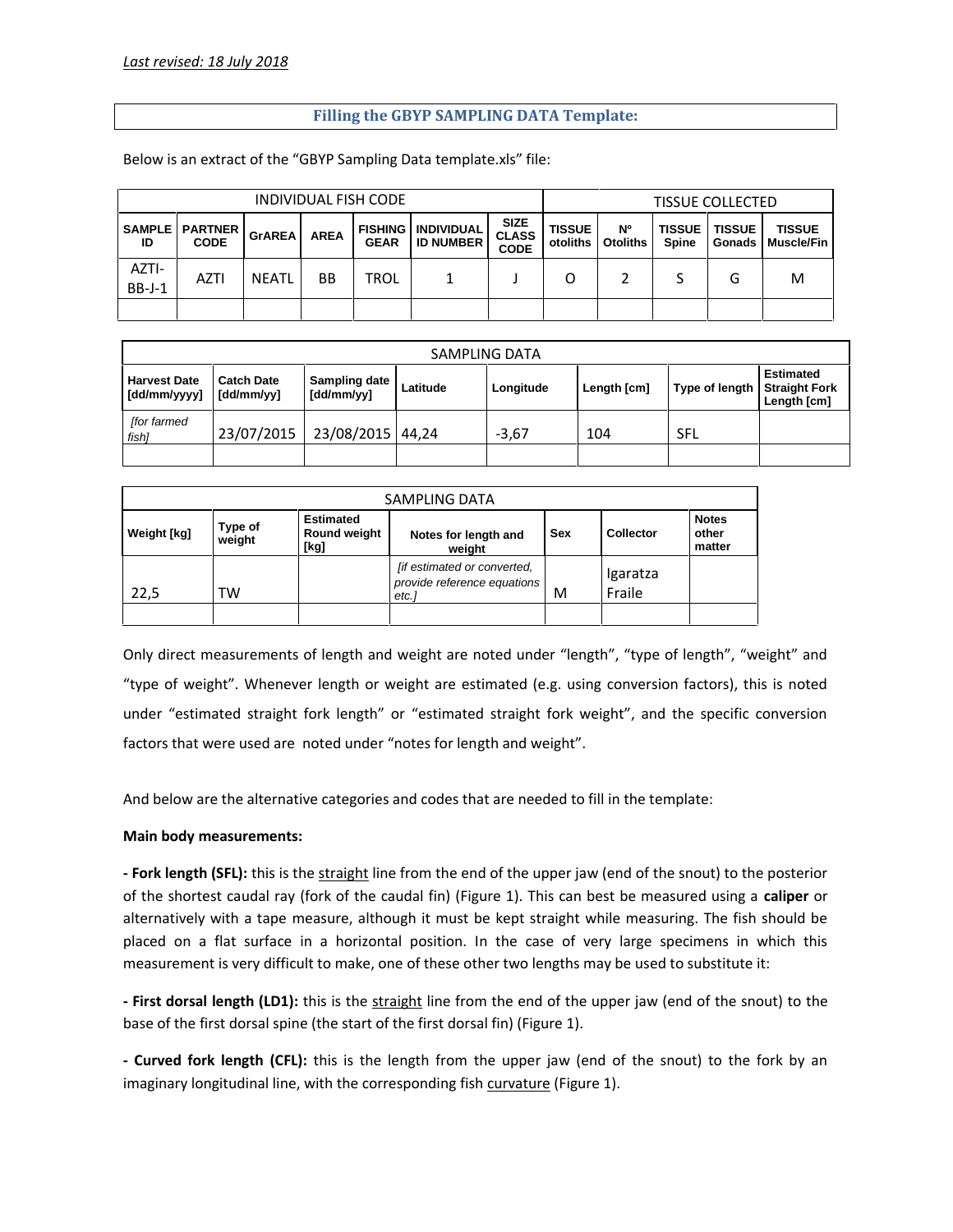- Head length (LHead): This is the straight line from the end of the upper jaw (end of the snout) to the posterior border of the operculum. (Figure 1)

The type of measurement being used must be clearly specified and the measurement unit (e.g. cm). SFL and CFL are measured to the lower centimeter (a specimen of 70,8 cm or 70,2 cm would correspond to the 70 cm range), LD1 is measured to the lower half centimeter (a specimen of 30,4 cm measures as 30 cm and one of 30,7 cm corresponds to 30,5 cm).



Figure 1. Types of measurements of bluefin tuna: Strait fork length (SFL), First dorsal length (LD1), Curved fork length (CFL) and head length (LHead).

| Institute code |                                                                |
|----------------|----------------------------------------------------------------|
| <b>AZTI</b>    | <b>AZTI-Tecnalia</b>                                           |
| <b>FMAP</b>    | <b>Federation of Maltese Aquaculture Producers</b>             |
| <b>HCMR</b>    | <b>Hellenic Centre for Marine Research</b>                     |
| <b>IEO</b>     | Intituto Español de Oceanografía                               |
| <b>IFRE</b>    | French Research Institute for Exploration of the Sea (IFREMER) |
| <b>INRH</b>    | Institut National de la Recherche Halieutique                  |
| <b>IPIM</b>    | Instituto de Investigação das Pescas e do Mar (IPIMAR)         |
| <b>ISTA</b>    | <b>Istambul University</b>                                     |
| <b>CYPR</b>    | <b>Cyprus Marine Science Foundation</b>                        |
| <b>NECT</b>    | <b>Necton Marine Research Society</b>                          |
| <b>NRIF</b>    | National Research Institute of Far Seas Fisheries (NRIFSF)     |
| <b>UNIB</b>    | University of Bologna                                          |
| <b>UNIC</b>    | <b>University of Cagliari</b>                                  |
| <b>UNIG</b>    | <b>University of Genova</b>                                    |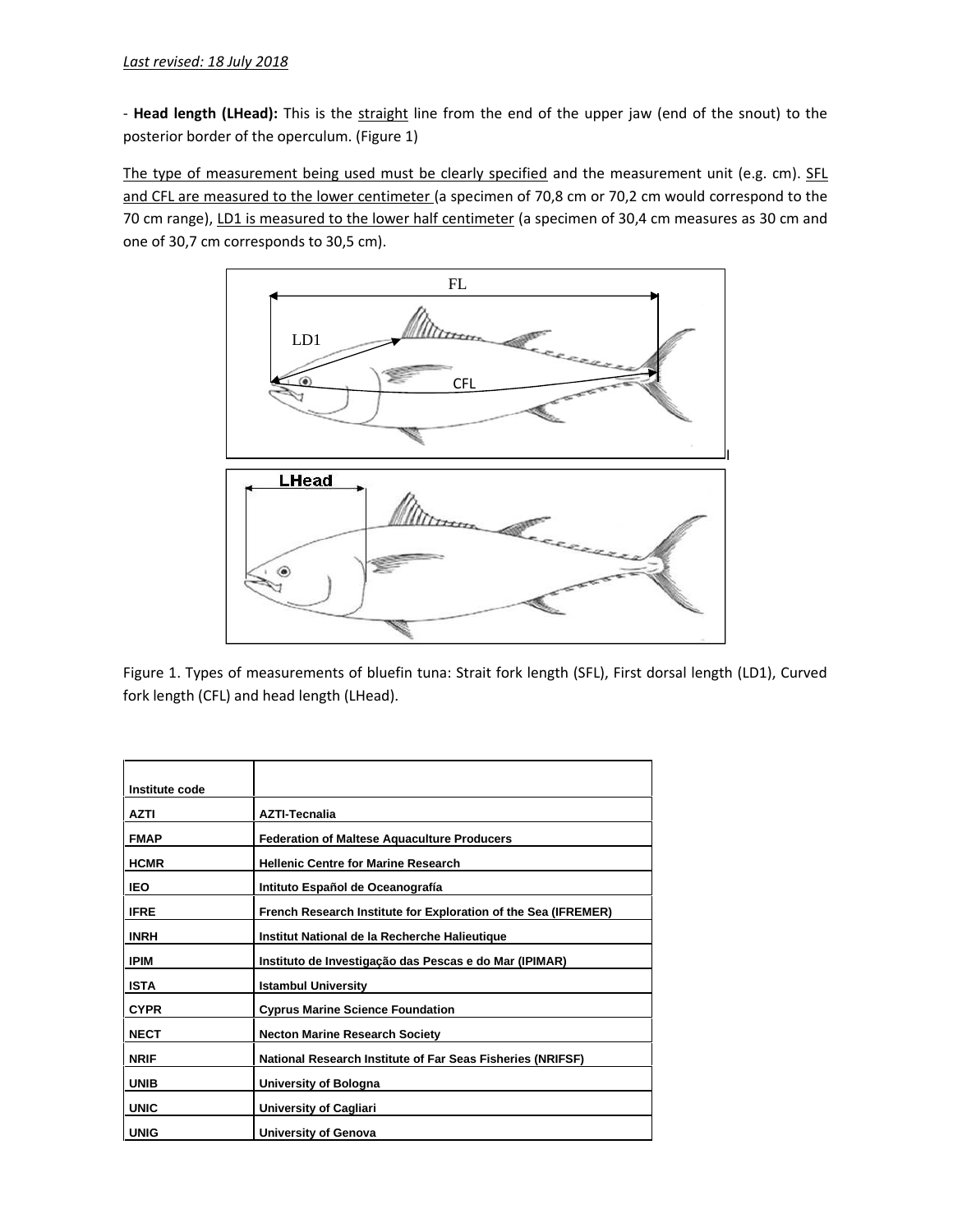| <b>UCA</b>     | <b>University of Cadiz</b>                             |
|----------------|--------------------------------------------------------|
| <b>TAMU</b>    | <b>Texas A&amp;M University</b>                        |
| <b>CROD</b>    | Centre de Recherches Oceanographiques de Dakar         |
| <b>BYP</b>     | <b>Bluefin Year Program (ICCAT)</b>                    |
| <b>CSIC</b>    | Centro Superior de Investigaciones Científicas         |
| <b>BALFEGO</b> | <b>Grup Balfego</b>                                    |
| <b>UNIM</b>    | <b>UNIMAR</b>                                          |
| <b>IMR</b>     | <b>Institute of Marine Research</b>                    |
| <b>DFO</b>     | <b>Fisheries and Oceans Canada</b>                     |
| <b>NOAA</b>    | <b>National Oceanic and Atmospheric Administration</b> |
| <b>ABTL</b>    | AquaBioTech Ltd                                        |
| <b>TAXON</b>   | <b>Taxon Estudios Ambientales SL</b>                   |
| <b>NGBFT</b>   | <b>NextGeneration Bluefin Tuna partnership</b>         |
| ΜI             | Marine Institute, Ireland                              |
| ROP*           | <b>REGIONAL OBSERVER PROGRAM</b>                       |

Note: samples from the Regional Observer Program are coded consecutively as ROP1, ROP2, and onwards for observers 1, 2, and onwards.

| Area         |                                                 |
|--------------|-------------------------------------------------|
|              |                                                 |
| <b>AE</b>    | Aegean Sea                                      |
| AS           | <b>Adriatic Sea</b>                             |
| <b>AZ</b>    | Azores                                          |
| BA           | <b>Balearic</b>                                 |
| <b>BB</b>    | Bay of Biscay                                   |
| <b>BS</b>    | <b>Black Sea</b>                                |
| CA           | <b>Central and North Atlantic</b>               |
| <b>CR</b>    | Crete                                           |
| <b>CY</b>    | Cyprus                                          |
| <b>DA</b>    | Strait of Dardanelles - Bosphorus - Marmara Sea |
| EG           | North Egypt coast                               |
| ESA          | South Atlantic - Eastern                        |
| GI           | Gibraltar                                       |
| GL           | Gulf of Lion, Catalan                           |
| GM           | Gulf of Mexico, Caribbean Sea                   |
| <b>GSL</b>   | Canada (Gulf Saint Lawrence)                    |
| IC.          | Iceland                                         |
| $\mathsf{L}$ | Ligurian: Italian artisanal fleet               |
| LS           | Levantine Sea (North)                           |
| <b>MA</b>    | Malta                                           |
| <b>MC</b>    | Madeira, Canary Islands                         |
| <b>MO</b>    | Morocco                                         |
| MS           | Mauritania                                      |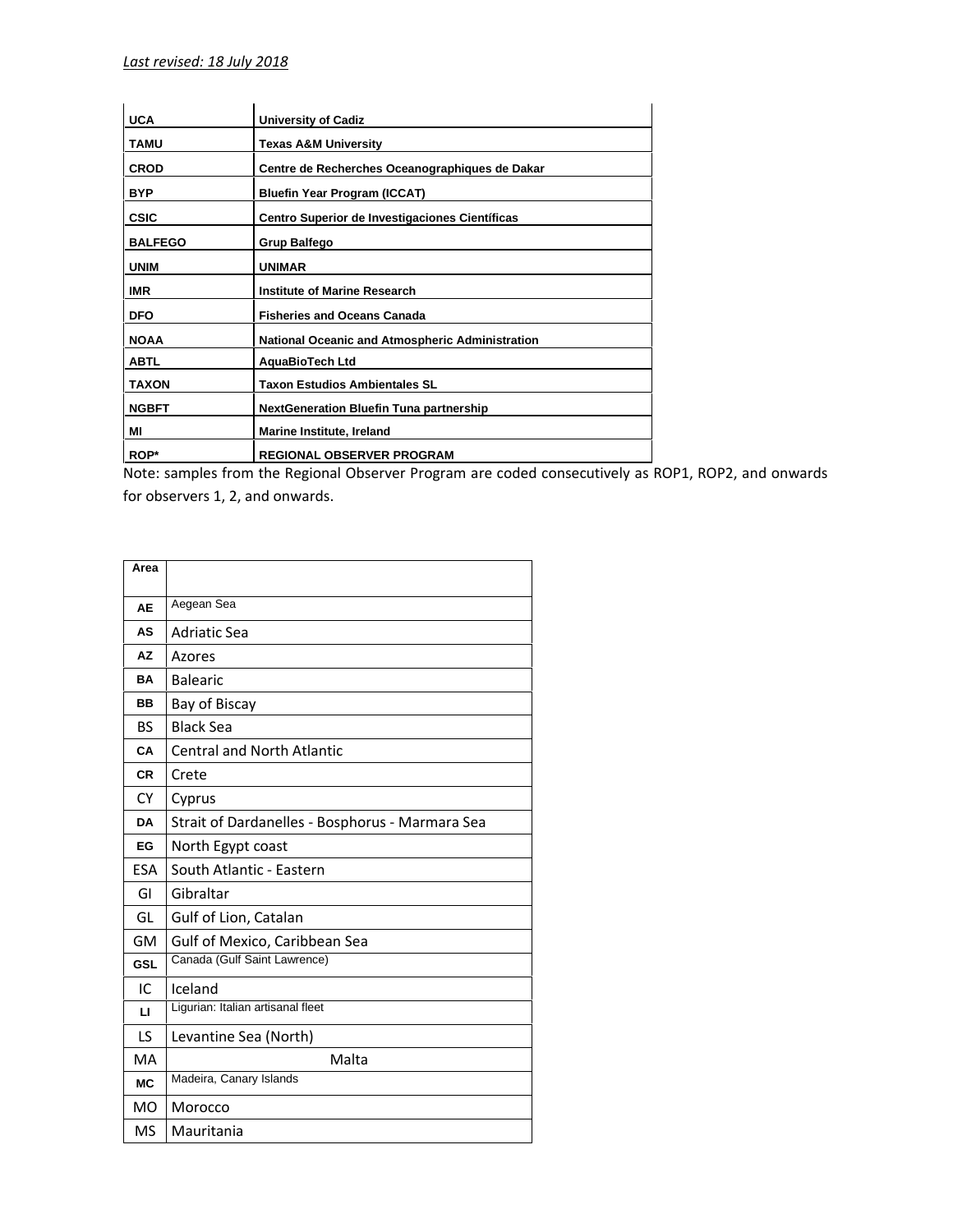| <b>NA</b>  | North African Coast                 |
|------------|-------------------------------------|
| <b>NL</b>  | Canada (Newfoundland-Labrador)      |
| <b>NS</b>  | Canada (Nova Scotia)                |
| <b>NW</b>  | Norway                              |
| PO         | Portugal                            |
| <b>SA</b>  | Sardinia                            |
| SE         | Senegal                             |
| SI         | South Sicily, Ionian Sea            |
| <b>SIE</b> | Sicily (East Sicily and Ionian Sea) |
| <b>SIS</b> | South Sicily, Strait of Sicily      |
| SS         | Southern Spain                      |
| SY         | Gulf of Syrta                       |
| TU         | <b>Gulf of Gabes</b>                |
| <b>TY</b>  | Tyrrhenian Sea                      |
| UI         | UK, Ireland                         |
| US.        | <b>US Coast</b>                     |
| WSA        | South Atlantic - Western            |

| GrArea       |                                      |
|--------------|--------------------------------------|
| <b>BS</b>    | <b>Black Sea</b>                     |
| <b>CMED</b>  | Central Mediterranean                |
| <b>CNATL</b> | <b>Central North Atlantic</b>        |
| EATL         | East Atlantic - West African coast   |
| <b>EMED</b>  | Eastern Mediterranean                |
| GI           | <b>Strait of Gibraltar</b>           |
| <b>GM</b>    | <b>Gulf of Mexico &amp; Caribean</b> |
| <b>NEATL</b> | Northeast Atlantic                   |
| <b>NoS</b>   | North Sea                            |
| <b>NWATL</b> | North-Western Atlantic               |
| SATL         | South Atlantic                       |
| WMED         | Western Mediterranean                |

| fishing gear |                         |  |
|--------------|-------------------------|--|
| <b>BB</b>    | baitboat                |  |
| <b>FAD</b>   | fish aggregating device |  |
| GN           | gillnet                 |  |
| GS           | Greenstick              |  |
| HL           | handline                |  |
| LA           | larval survey           |  |
| LL           | longline                |  |
| <b>MWT</b>   | pelagic midwater trawl  |  |
| PS           | purse-seine             |  |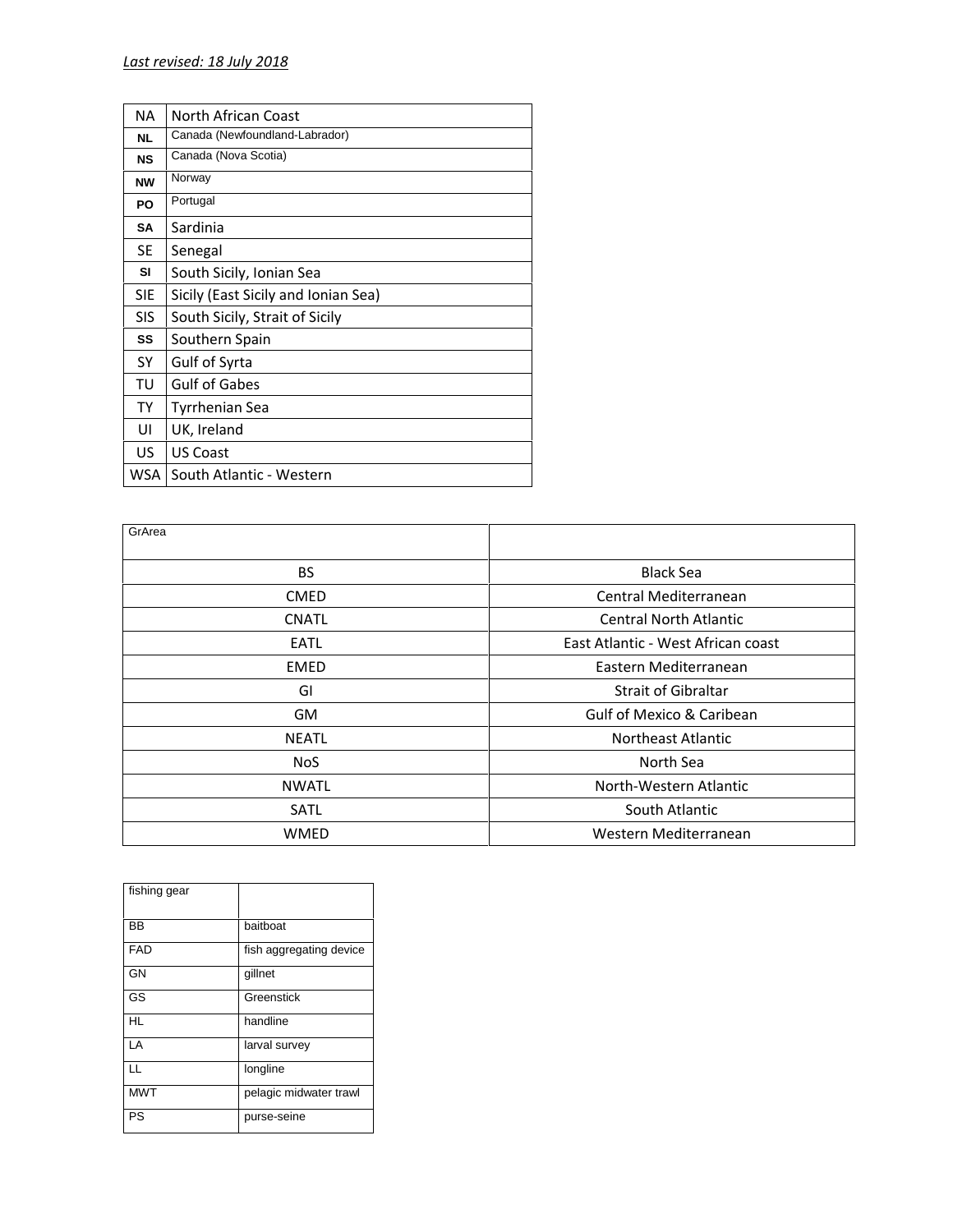# *Last revised: 18 July 2018*

| <b>PSS</b>  | purse seine, small<br>scale |
|-------------|-----------------------------|
| RR          | rod-and-reel                |
| TΝ          | trammel net                 |
| <b>TRAP</b> | trap                        |
| <b>TROL</b> | <b>Trolling lines</b>       |
| <b>UNCL</b> | unclassified                |

| Size class |           |                       |
|------------|-----------|-----------------------|
| v          | Larvae    |                       |
| 0          | Age 0     | $=3$ kg               |
| J          | Juveniles | $>3$ & $\leq$ 25 kg   |
| М          | Medium    | $>25$ & $\leq$ 100 kg |
|            | Large     | $>100$ kg             |

| <b>Tissue code</b> |          |
|--------------------|----------|
| O                  | otoliths |
| S                  | spines   |
| G                  | gonad    |
| F                  | fin      |
| M                  | muscle   |

| Length<br>Type  |                            |
|-----------------|----------------------------|
| FL              | straight fork length       |
| l CFL           | curved fork length         |
| <b>LHead</b>    | head length                |
| LD <sub>1</sub> | first dorsal length        |
| TL              | total length (larvae)      |
| L <sub>2</sub>  | preoperculum length        |
| BL              | body length (larvae)       |
|                 | second operculum<br>length |

| Weight<br><b>Type</b> |                     |
|-----------------------|---------------------|
| TW                    | total weight        |
| <b>GGT</b>            | gilled/gutted       |
| GW                    | qutted              |
| DT                    | dressed weight      |
| TW(lbs)               | total weight in Ibs |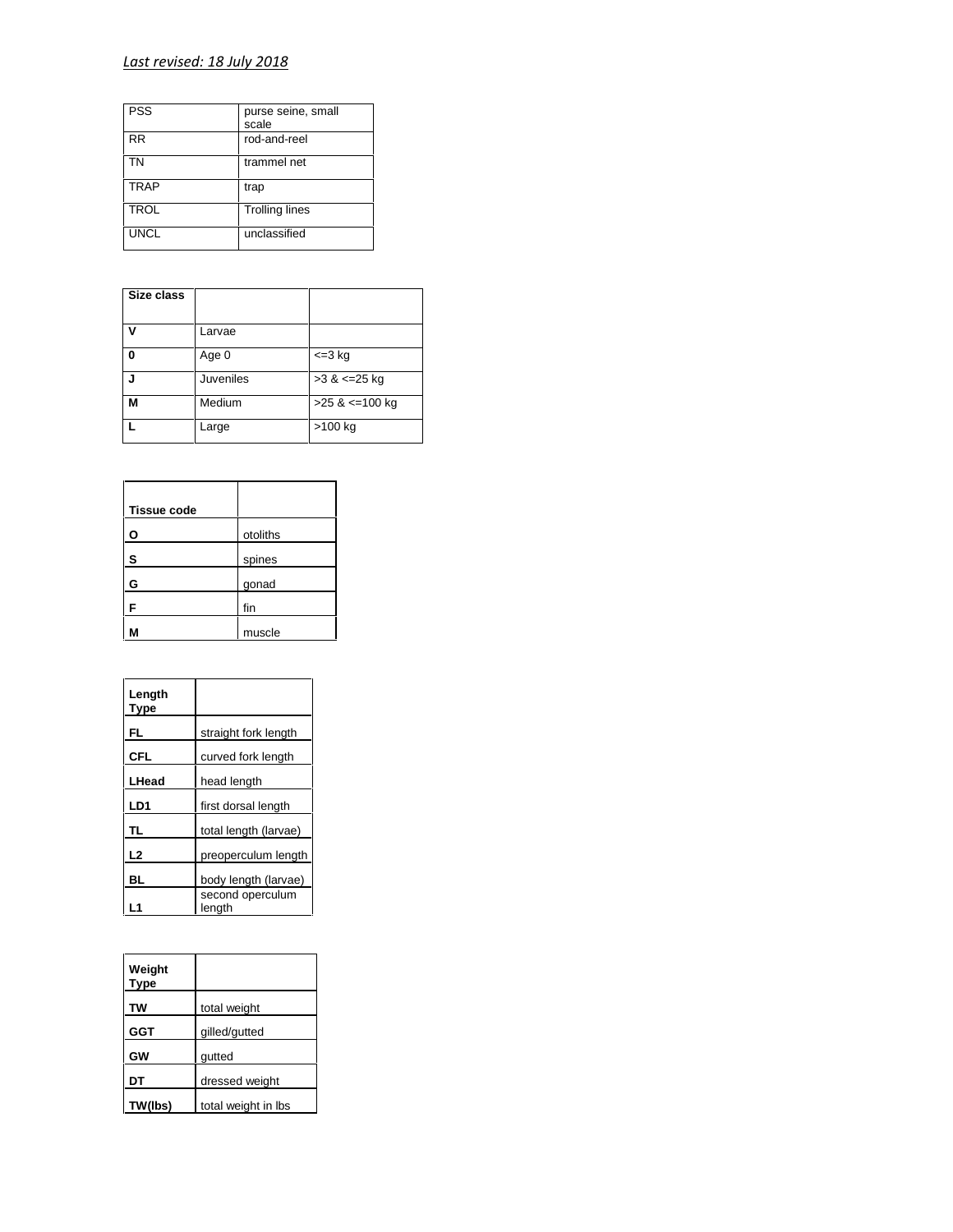| <b>Maturation stage</b>               |                                                                                                                                                                   |
|---------------------------------------|-------------------------------------------------------------------------------------------------------------------------------------------------------------------|
| I (IMMATURE)                          | Small ovaries with no visible ovocytes. Translucid pink color.                                                                                                    |
| IM<br>(INICIAL)<br><b>MATURATION)</b> | Ovaries occupy 1/4 to 3/4 of the peritoneal cavity. Pale yellow color.                                                                                            |
| M (MATURE)                            | Ovaries occupy 3/4 of the peritoneal cavity. Visible vascularization. Yellow/orange<br>color. Opaque and visible oocytes.                                         |
| S (SPAWNING)                          | Ovaries in maximal development stage. Orange color. Very<br>developped<br>vascularization. Translucid ovocytes visible through the gonad surface.                 |
| R (RESTING)                           | Flaccid ovaries. Purple color. Occasionally visible translucid ovocytes and opaque<br>ovocytes in advanced development stage, corresponding to the next spawning. |
| <b>PS</b><br>SPAWNING)                | (POST   Flaccid ovaries. Purple color. Gonadal wall thick and very vascularized (very visible<br>capillaries). No ovocytes in advanced development stage.         |
|                                       |                                                                                                                                                                   |

| <b>INDIVIDUAL</b><br><b>NUMBER</b> | ID |  |
|------------------------------------|----|--|
| 01                                 |    |  |
| 02                                 |    |  |
| 03                                 |    |  |
| 04                                 |    |  |
| 05                                 |    |  |
| 06                                 |    |  |
| 07                                 |    |  |
| 08                                 |    |  |
| 09                                 |    |  |
| 10                                 |    |  |
| 11                                 |    |  |
| 12                                 |    |  |
| 13                                 |    |  |
| 14                                 |    |  |
| 15                                 |    |  |
| 16                                 |    |  |
| 17                                 |    |  |
| 18                                 |    |  |